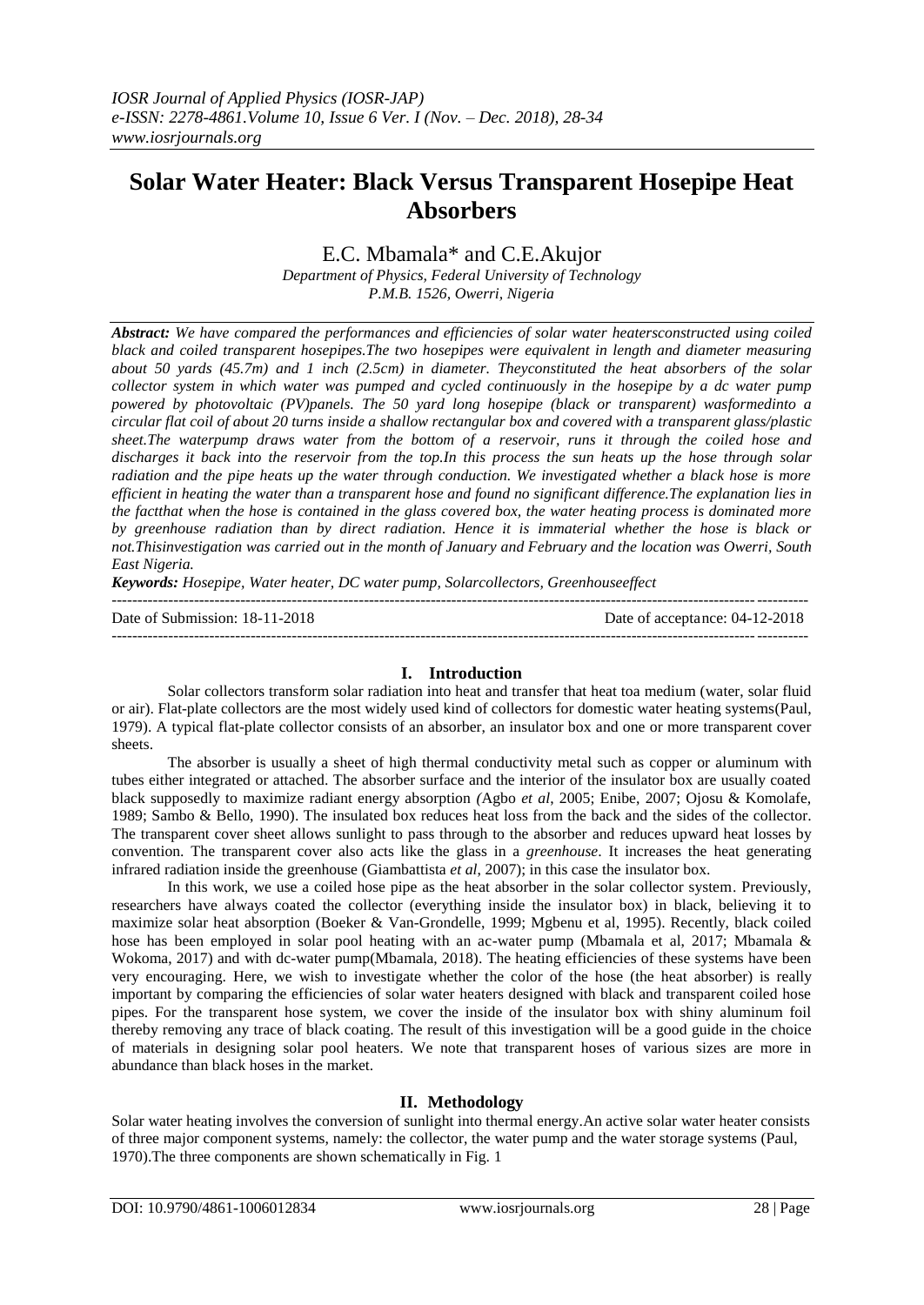

*Figure 1: Block diagram of an active solar water heater showing the collector, pump and storage systems.*

# **The Water Storage System**

The water storage system consist of a 120 liter plastic reservoir and a rectangular wooden box. The reservoir is placed inside the wooden box and the space between the container and box filled with sawdust. The sawdust provides heat insulation to the water container to reduce heat loss. The details have been described elsewhere (Mbamala, 2018)

# **The Water Pump System**

The system is comprised of a dc water pump, a rechargeable battery, a solar charge controller and a photovoltaic (PV) panel. The dc pump is powered by the battery while the PV charges the battery. The full description of the dc water pump system was made by Mbamala (2018).

# **The Collector System**

The main focus of this study is on the collector system. A 50-yard (45.7m) long hose was coiled to about 20 turns inside a shallow wooden rectangular box (insulator box) mounted on a metal stand (see Fig 2). The coil formed a circular 'flat' surface of diameter 1.12m. The box (with the coiled hose inside it) was then covered with a 2mm thick transparent plastic sheet. The flat coil and the covered box constitute the solar collector.



*Figure 2: The shallow rectangular box mounted on a metal stand inside which the hose is coiled.*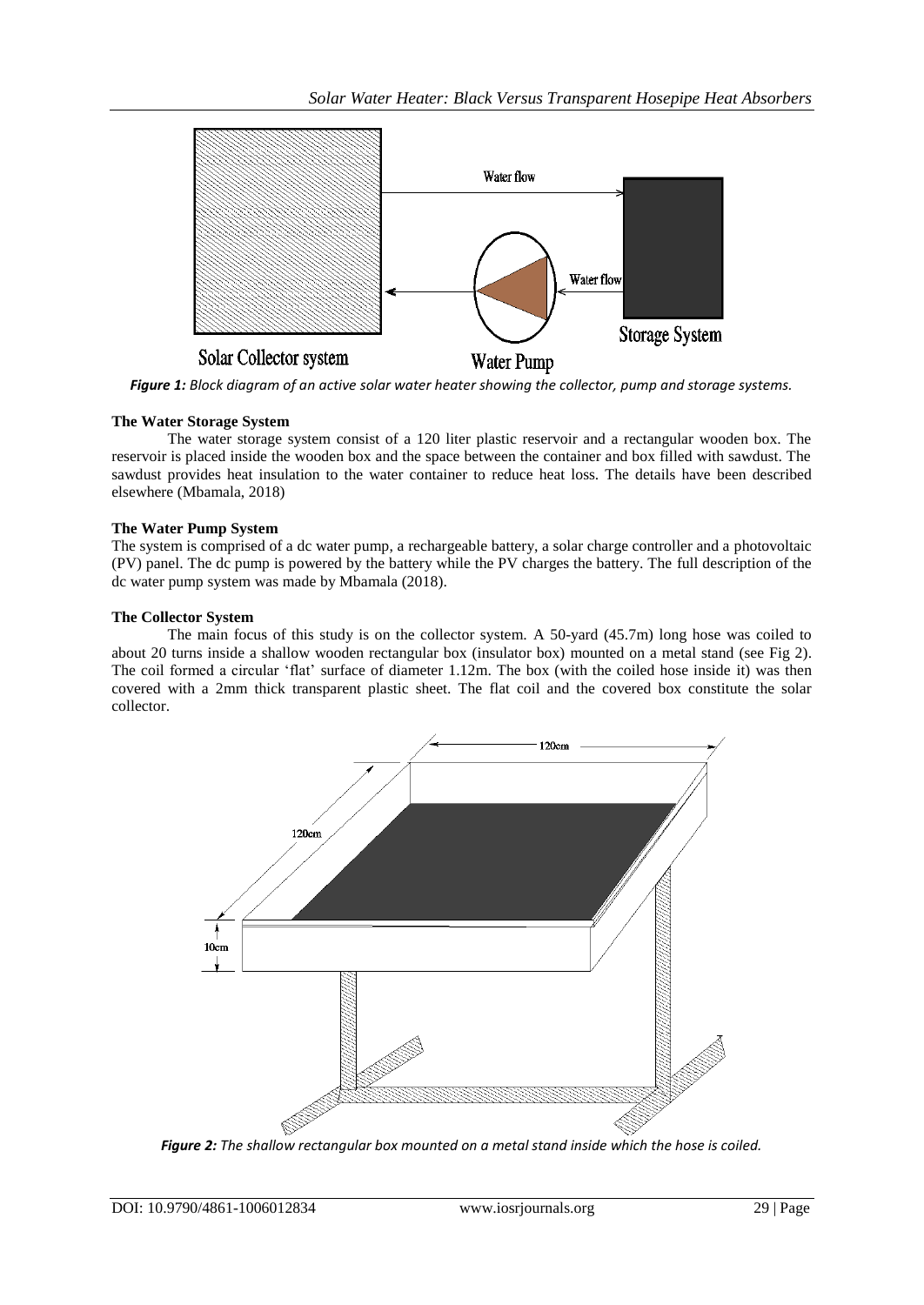Figure 3 (a) and (b) show the complete collector systems for a black hose and a transparent hose respectively

As stated earlier, the plastic cover acts like the glass in the greenhouse. When sunlight falls upon the glass, most of the visible radiation and short wavelength infrared (near-infrared) travel right through the glass because the glass is transparent to those wavelengths. The radiation transparent to the glass is absorbed by the black hose to heat up the circulating water. This form of heating also occurs in the absence of the glass covering. Since the inside of the glass (greenhouse) is much cooler than the sun, it emits primarily infrared radiation (IR). The glass is not transparent to the longer wavelength IR; much of it is absorbed by the glass. The glass itself also emits IR, but in both directions: half of it is emitted back inside the 'greenhouse'. This absorption and emission of IR keep our *greenhouse collector* warner than it would otherwise be (Boeker & Van-Grondelle, 1999; Giambattista *et al*, 2007).



*Figure 3(a): Black hose solar collectoe*



*Figure 3(b): Transparent hose solar collector*

## **Thermal Efficiency calculation.**

We calculate the efficiencies of the two collector system (black and transparent) to see how much greenhouse contributes to the water heating.The thermal efficiency of the entire system, ηcan be calculated as the ratio of the useful power gained by the collector,  $P_u$  to the total input powerto the system,  $P_i$ 

$$
\eta = \frac{P_u}{P_i} \times 100\%
$$
\n(1)

The quantity

 $P_i = P_c + P_{wp}$ , ,  $(2)$ where  $P_c$  is the total solar radiant power incident on the collector and  $P_{wp}$  is the electric power of the water pump.  $P_c = I_s A$  , (3)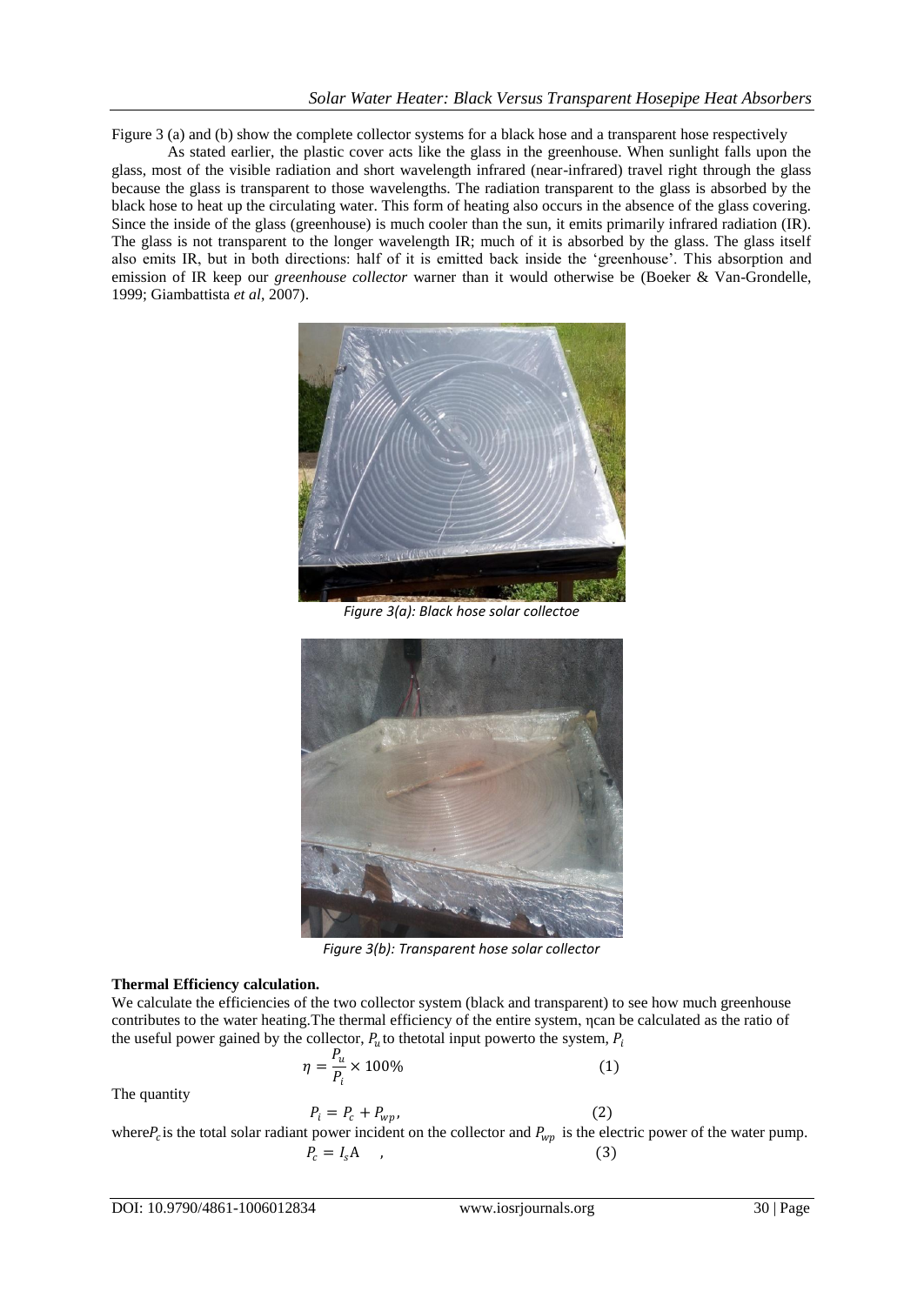where $I_s$  is the intensity of solar radiation in W/m<sup>2</sup>, incident on the plane of the solar collector having a collector surface area  $A$ in m<sup>2</sup>. In our system (see Fig. 4),

 $A = \pi (R^2 - r^2)$ ) (4) Aisthe area defined by the radius of the coil R minus the area not covered by the coil at the center (radius,  $r$ ).



*Figure 4: Schematic diagram of the coiled hose showing the inner radius r and the outer radius R used to obtain its surface area.*

In practice,  $P_u$  can measured by means of the amount of heat carried away in the fluid passed through the collector, that is;

$$
P_u = mc \Delta T / \Delta t, \qquad (5)
$$

where c is the specific heat capacity of the fluid of mass m,  $\Delta T$  is the change in temperature of the fluid over a time interval  $\Delta t$ .

#### **III. Results and Discussion**

Our main objective is to compare the performances of black and transparent coiled hoses as components of solar collectors in the design and construction of active solar water heater and similar devices. Measurements and evaluation of the systems were carried out between the months of January and February. Quantities measured include: the temperature of water at any time,  $T_w$  and the ambient temperature during measurement, $T_a$ . We also measured the intensity of solar radiation during this period using a pyrometer. In each test, the initial volume of water was kept at 100 liters. These quantities enabled us to determine the efficiencies of the device with black hose and transparent hose.

Figure 5 shows how the measured temperatures namely, the water temperature  $T_w$  and the ambient temperature  $T_a$  vary with time of the day, for the black hose and the transparent hose. The time of the day started from 10:00am and ended at 5:00am the following day (i.e. 29 hours). However, the water pump was switched off at 6:00pm. For the black hose, a peak water temperature of  $47^{\circ}$ C was recorded between 3:30pm and 4:00pm, while for the transparent hose the peak  $T_w$  was 46<sup>o</sup>C at the same time period. This is only a difference of 1°C. The ambient temperatures for the two cases were close until later in the day and late into the night.  $T_a$  for the black hose dropped to  $19^{\circ}$ C by 5:00am the following day, while at the same time, for the transparent hose, it dropped to about 26<sup>o</sup>C. That perhaps explains why  $T_w$  for the black hose dropped slightly faster than for the transparent hose in spite of the higher peak for the black hose. We recall that heat insulation was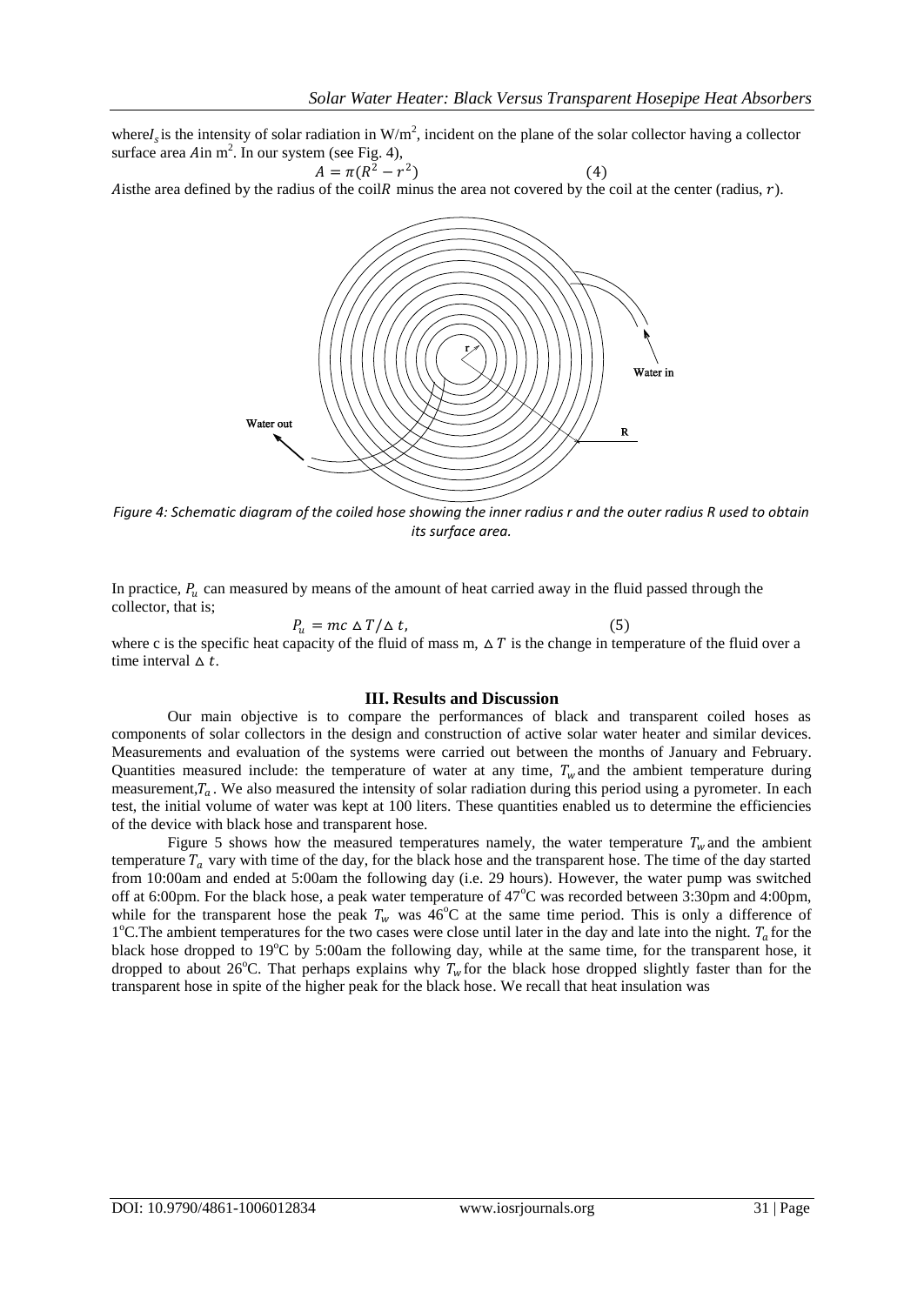

*Figure 5: Plot of the water temperature*  $T_w$  *and the ambient temperature*  $T_a$  *against time of the Day; for the Black hose and the transparent hose.*

provided for the water reservoir and that explains the very slow drop from the peak in  $T_w$  for both cases; 47<sup>o</sup>C to  $40^{\circ}$ C (black hose) and  $46^{\circ}$ C to  $41^{\circ}$ C (transparent hose).

## **Efficiency**

We determined the efficiency of each system using eqs. (1) to (5). We denote the efficiency of the black hose system by  $\eta_{bk}$  and that of the transparent hose by  $\eta_{tp}$ . In eq. (1), we assume the total input power  $P_i$ to be the same for both the black and transparent hose devices. From eq. (4), the surface area of the coils (black or transparent)  $A = 0.986m^2$ . The average intensity of solar radiation for the test location and period was determined to be  $I_s = 700.0Wm^{-2}$  (see Fig. 6). Hence from eq. (3)  $P_c = 690.20W$ . The output electric power of the dc water pump used is 100W. Therefore eq. (2) gives  $P_i = 790.2W$ .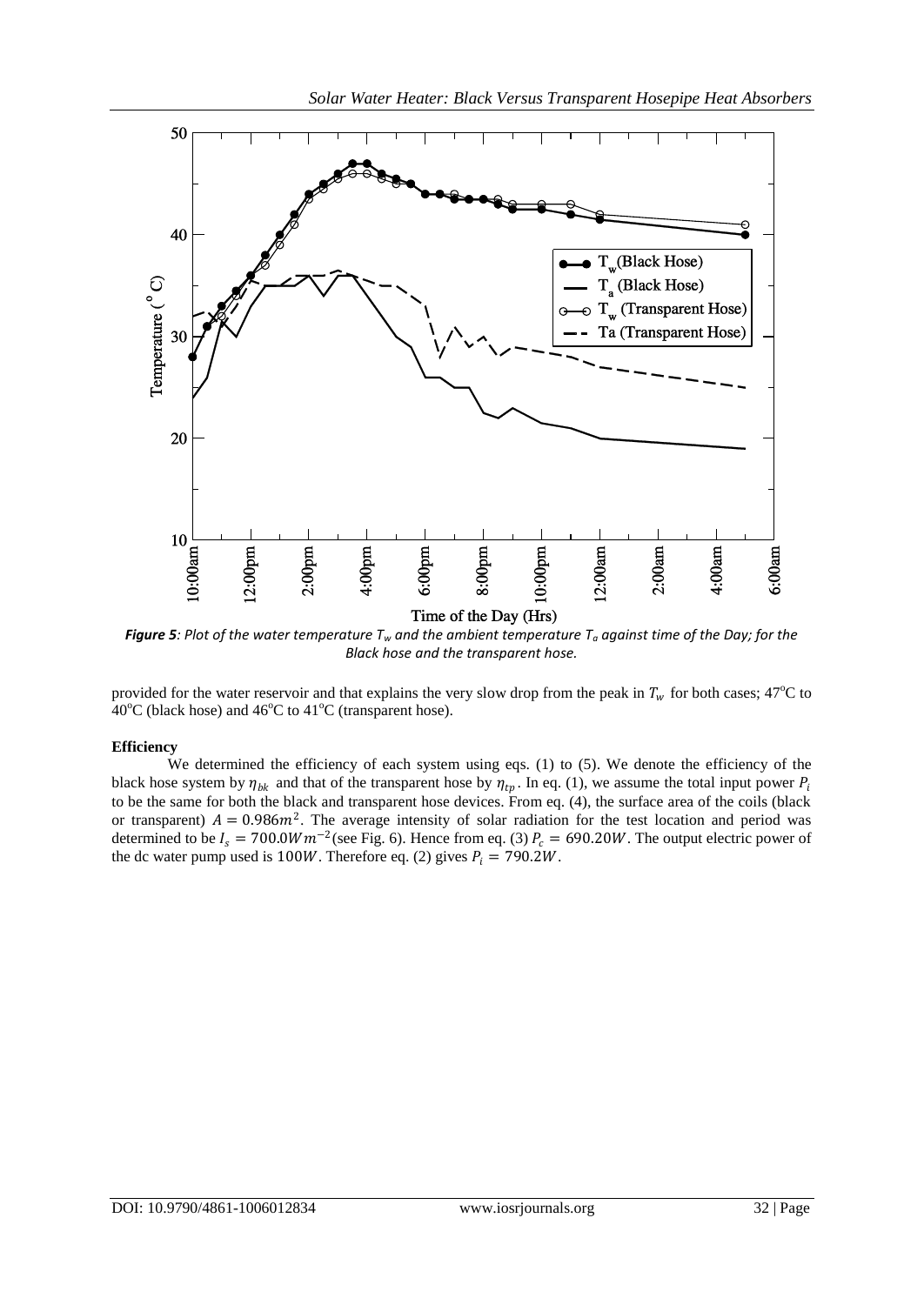

*Figure 6: Determination of average daily solar radiation Is using Hand Pyronometer 4890.20 (by FrederiksenSolData Instruments).*

To calculate  $P_u$  from eq. (5), we set  $\Delta T = T_2 - T_1$ , where we take  $T_2$  to be the peak water temperature and  $T_1$  to be the water temperature before circulation. Also let  $\Delta t = t_2 - t_1$ , where  $t_2$  and  $t_1$  are the times corresponding to  $T_2$  and  $T_1$  respectively. Also in eq. (5), the specific heat capacity of water,  $c = 4200/kg^{-1}K^{-1}$  and for a 100 liters (100dm<sup>3</sup>) of water,  $m = 100kg$ .

#### **Efficiency of the black hose system**

For the black hose system,  $T_1 = 28^\circ C = 301K$  and  $T_2 = 47^\circ C = 320K$  to give $\Delta T = 19K$ . Correspondingly,  $t_1$  and  $t_2$  are respectively10:00 hrs and 15:30 hrs so that  $\Delta t = 1.98 \times 10^4 s$ . Equation (5) gives  $P_u = 403.03 W$ . Therefore from eq. (1), the efficiency for the black hose system is  $\eta_{bk} = 51.0\%$ .

#### **Efficiency of the transparent hose system**

For the transparent hose system,  $T_1 = 28^\circ C$ ,  $T_2 = 46^\circ C$  and  $\Delta T = 18^\circ C$  (= 18K). Also,  $t_1$  and  $t_2$  are respectively10:00hrs and 15:30hrs giving  $\Delta t = 1.98 \times 10^4 s$ . For this system,  $P_u = 381.81W$ . Again, from eq. (1), the efficiency for the transparent hose system is  $\eta_{tv} = 48.3\%$ .

The foregoing efficiency calculation shows that  $\eta_{bk}$  is slightly higher than  $\eta_{tp}$ . However, that is not enough to conclude that the black hose is more efficient than the transparent hose in heating the water. This slight advantage recorded by the black hose may easily be cancelled under different weather conditions. Hence we conclude that with the type of solar collector system used in this study, it is immaterial whether one uses black or transparent hose. The explanation is that when the hose is contained in the glass covered box, the water heating process is dominated more by *greenhouse* radiation than by direct solar radiation. We recommend that further investigation be carried out to ascertain this by operating the system with exposed coil solar collector as shown in Fig. 7. This would ensure no greenhouse effect.